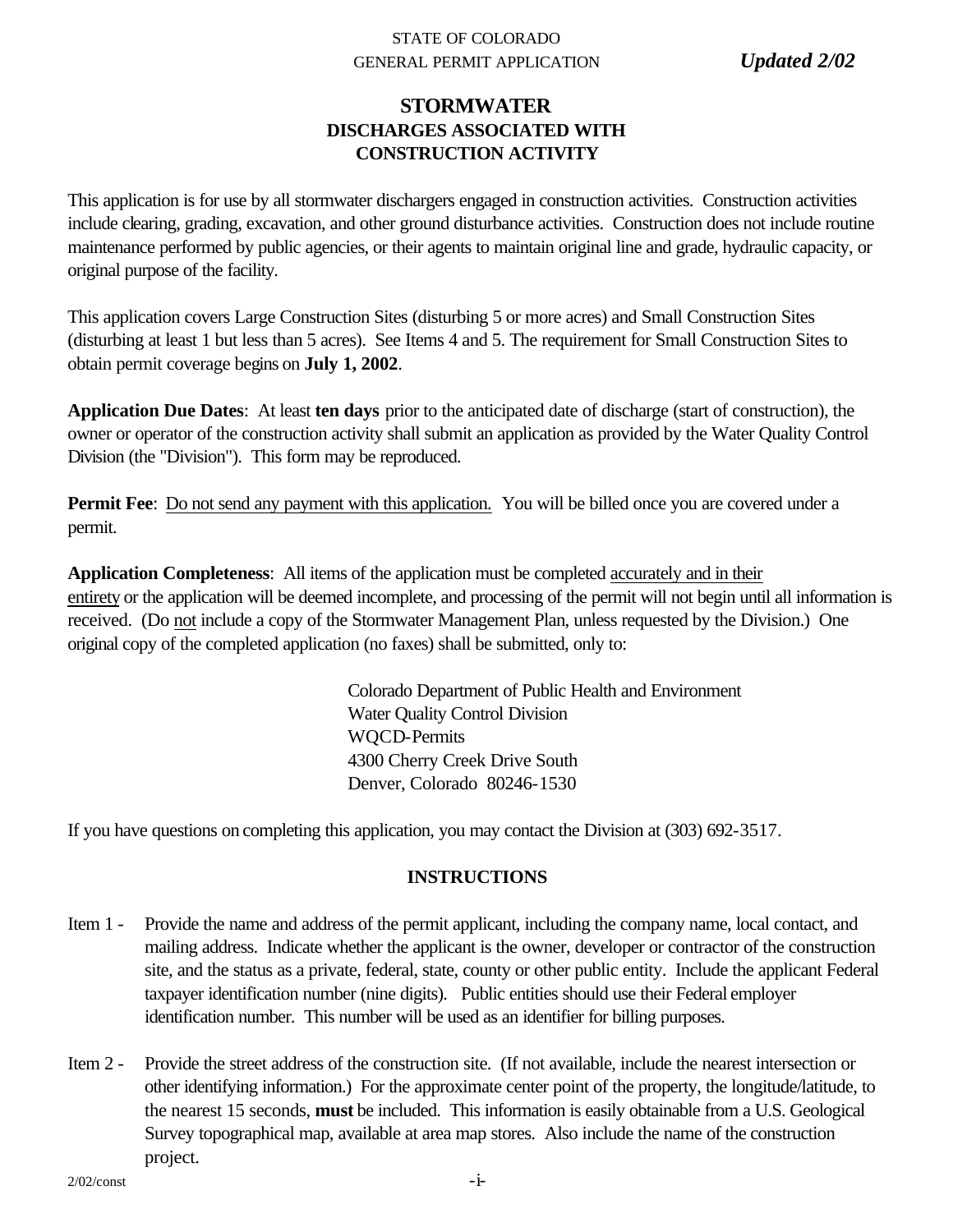- Item 3 Briefly describe the nature of the construction activities. Include such things as what is being constructed, the ultimate land use, construction methods, or other factors which might affect stormwater quality.
- Item 4 Provide the current estimated start and completion dates for the construction project.

**Start date:** This is the day you expect to begin disturbing soils, including grubbing, stockpiling, excavating, and grading activities.

**Completion date:** in terms of permit coverage, this is when the site is finally stabilized. This means that all disturbed areas have been either built on, paved, or a uniform vegetative cover has been established. **Permit coverage must be maintained until that time. Even if you are only doing one part of the project, the estimated completion date must be for the overall project.** If permit coverage is still required once your part is completed, the permit must be transferred to the owner/operator.

For Small Construction Sites (1-5 acres), it is very important to provide an accurate estimate. **If in doubt, assume a longer period of time.** If your estimate is for 12 months or less, the permit fee will be \$68\* per quarter, with a minimum fee payment of one quarter. The quarter will begin on the date the permit is issued. For those permit certifications issued for longer than 12 months, the fee is \$270\* per year. You will receive your bill after the issuance of your certification. Payment is due upon receipt. (\*Final amount to be determined by the 2002 Colorado legislature.)

If your estimate is for 12 months or less, your certification will automatically expire at the end of the relevant quarter (see certification for exact date). If your project is not completed (finally stabilized) as defined above by that time, you must fill out the Construction Certification Extension form (included with your permit), or risk being in violation of the Clean Water Act.

Item 5 - Provide both the total area of the construction site, and the area that will undergo disturbance, in acres. **Note:** aside from clearing, grading and excavation activities, disturbed areas also include areas receiving overburden (e.g., stockpiles), and areas with heavy equipment/vehicle traffic and storage.

If the project is part of a larger common plan of development or sale, the disturbed area of the total plan should also be included. This will be used to determine if the project is a Small Construction Site (see Item 4), and if the site may qualify for the waiver discussed below. A "common plan of development or sale" is a site where multiple separate and distinct construction activities may be taking place at different times on different schedules, but still under a single plan. This includes phased projects, projects with multiple filings or lots, and projects in a contiguous area that may be unrelated but still under the same contract.

If the total of the disturbed area is less than five acres, and the project will last less than one year, the site might qualify for a waiver based on the Rainfall Erosivity Factor. See http://www.cdphe.state.co.us/wq/PermitsUnit/wqcdpmt.html for more information.

Item 6 - Identify the receiving water. Receiving waters are any waters of the State of Colorado. These include any and all surface waters that are contained in or flow in or through the State of Colorado (except for water withdrawn for use until use and treatment have been completed). This definition includes all water courses, even if they are usually dry.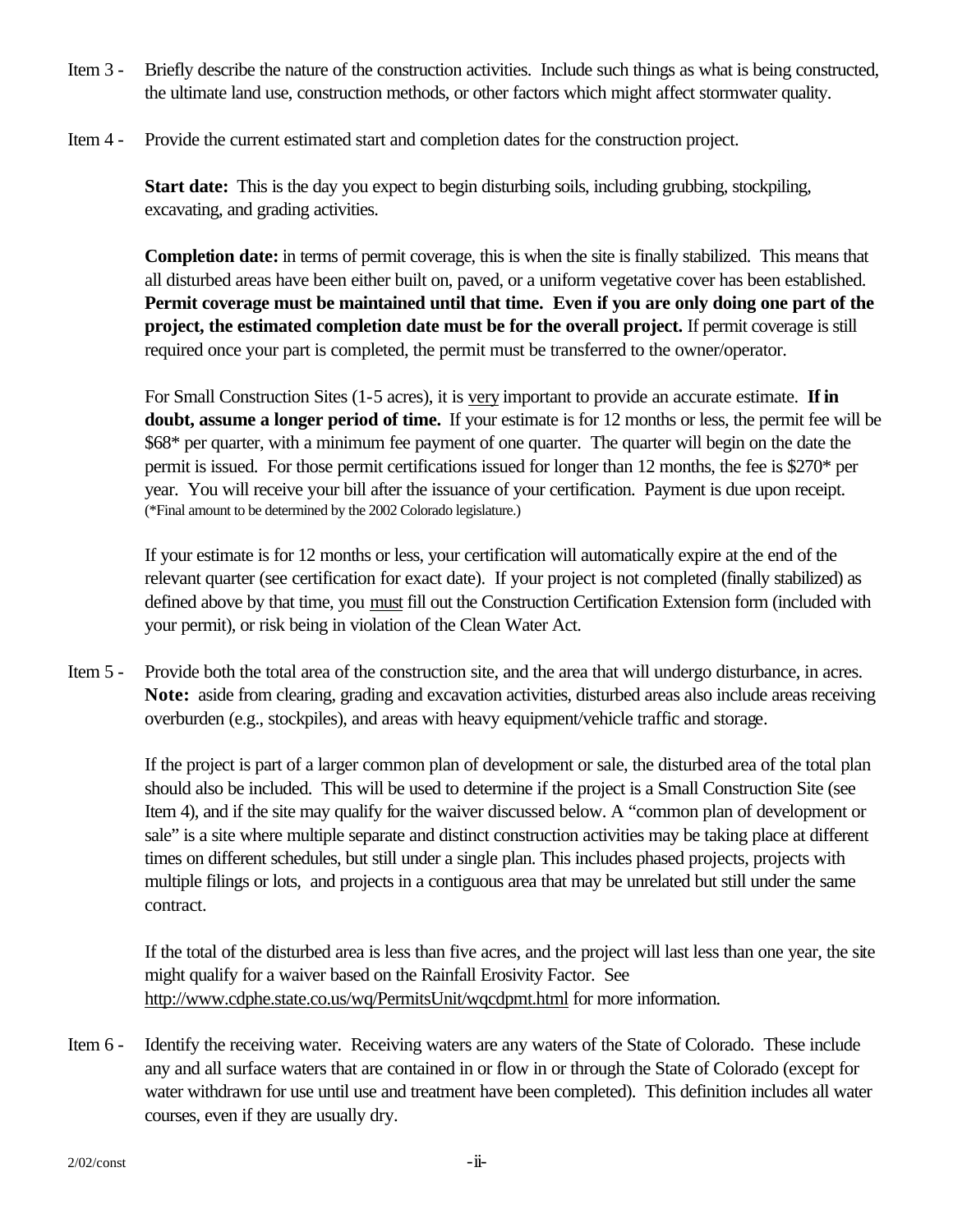If stormwater from the construction site enters a ditch or storm sewer system, identify that system and indicate the ultimate receiving water for the ditch or storm sewer. **Note:** a stormwater discharge permit does **not** allow a discharge into a ditch or municipal storm sewer system without the approval of the owner/operator of that system.

Item 7 - The certification of completion of a Stormwater Management Plan (SWMP) **must** be signed by the applicant or their authorized agent. Appendix A contains the requirements for the SWMP **during the period of construction** (as listed in the general permit). Submittal of the SWMP is **not** required, however it must be developed and implemented and kept at the construction site. The Division reserves the right to request the SWMP at any time.

**Note:** The Division has a guidance document available on SWMP preparation (go to http://www.cdphe.state.co.us/wq/PermitsUnit/wqcdpmt.html or call (303) 692-3517).

# Item 8 - The application **must be signed** to be considered complete. In all cases, it shall be signed as follows:

- a) In the case of corporations, by a principal executive officer of at least the level of vice-president or his or her duly authorized representative, if such representative is responsible for the overall operation of the facility from which the discharge described in the application originates.
- b) In the case of a partnership, by a general partner.
- c) In the case of a sole proprietorship, by the proprietor.
- d) In the case of a municipal, state, or other public facility, by either a principal executive officer, ranking elected official, or other duly authorized employee.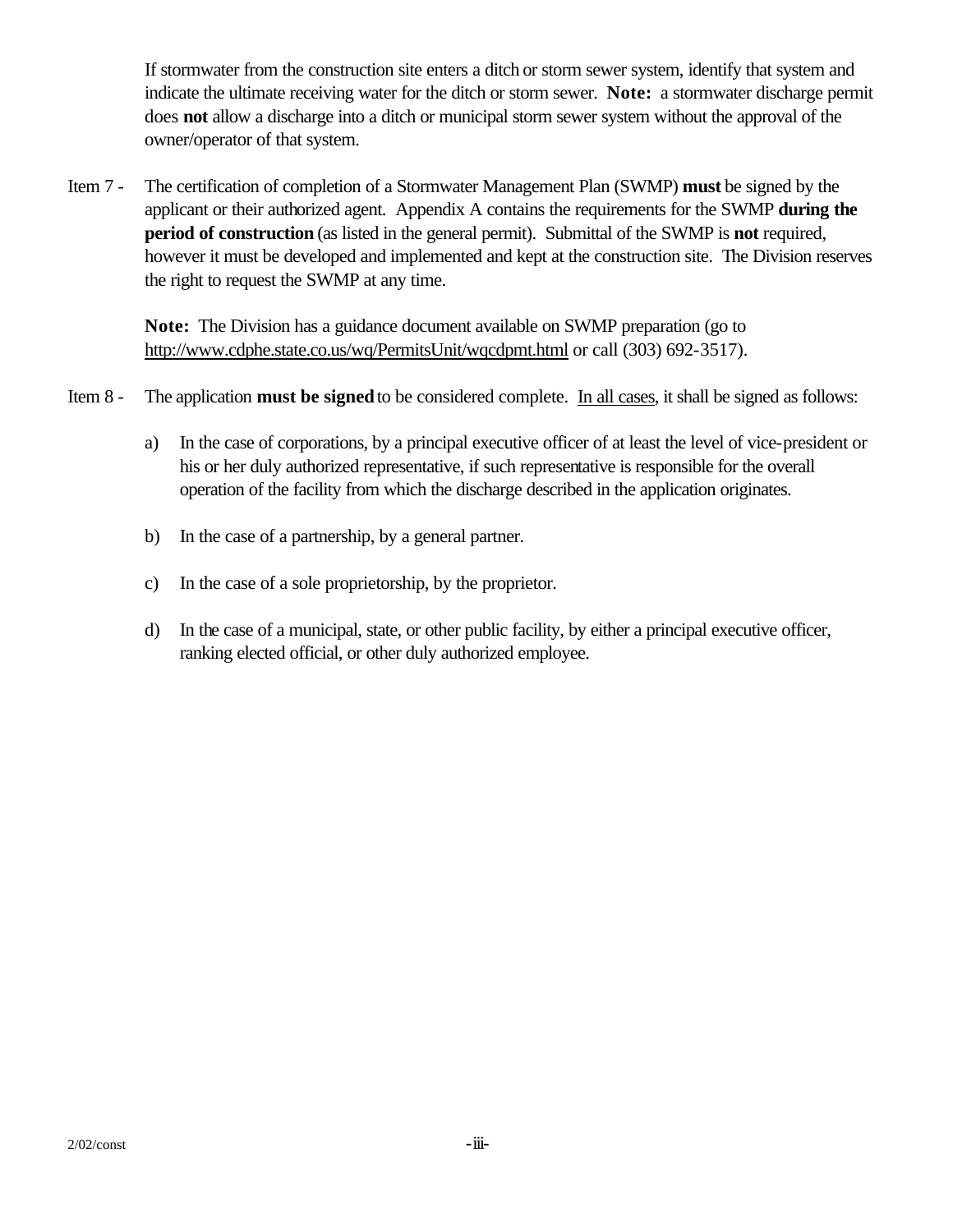| <b>GENERAL PERMIT APPLICATION</b>         | For Agency Use Only                                           |
|-------------------------------------------|---------------------------------------------------------------|
|                                           | $COR - 03$ _________                                          |
| STORMWATER DISCHARGES<br>ASSOCIATED WITH: | Date Received<br>Month<br>Year<br>Day                         |
| <b>CONSTRUCTION ACTIVITY</b>              |                                                               |
| (Permit No. COR-030000)                   | Code: $9A \quad 9B \quad 9C(1) \quad 9D(2)$<br>9E(3)<br>9F(4) |

**Please print or type** . All items must be completed accurately and in their entirety or the application will be deemed incomplete and processing of the permit will not begin until all information is received. Please refer to the instructions for information about the required items. An original signature of the applicant is **required.**

|  | Name and address of the permit applicant:                                                                                                                                                                                            |  |  |
|--|--------------------------------------------------------------------------------------------------------------------------------------------------------------------------------------------------------------------------------------|--|--|
|  |                                                                                                                                                                                                                                      |  |  |
|  | Mailing Address <b>and a structure of the contract of the contract of the contract of the contract of the contract of the contract of the contract of the contract of the contract of the contract of the contract of the contra</b> |  |  |
|  |                                                                                                                                                                                                                                      |  |  |
|  | Phone Number ( ) Who is applying? Owner Developer<br>Contractor                                                                                                                                                                      |  |  |
|  |                                                                                                                                                                                                                                      |  |  |
|  | Entity Type: Private Federal<br>State<br>County<br>City                                                                                                                                                                              |  |  |
|  |                                                                                                                                                                                                                                      |  |  |
|  |                                                                                                                                                                                                                                      |  |  |
|  | Location of the construction site:                                                                                                                                                                                                   |  |  |
|  | City, State and Zip Code Contact Contact City, State and Zip Code Contact Contact City, State and Zip Code                                                                                                                           |  |  |
|  |                                                                                                                                                                                                                                      |  |  |
|  |                                                                                                                                                                                                                                      |  |  |
|  | Briefly describe the nature of the construction activity:                                                                                                                                                                            |  |  |
|  |                                                                                                                                                                                                                                      |  |  |
|  |                                                                                                                                                                                                                                      |  |  |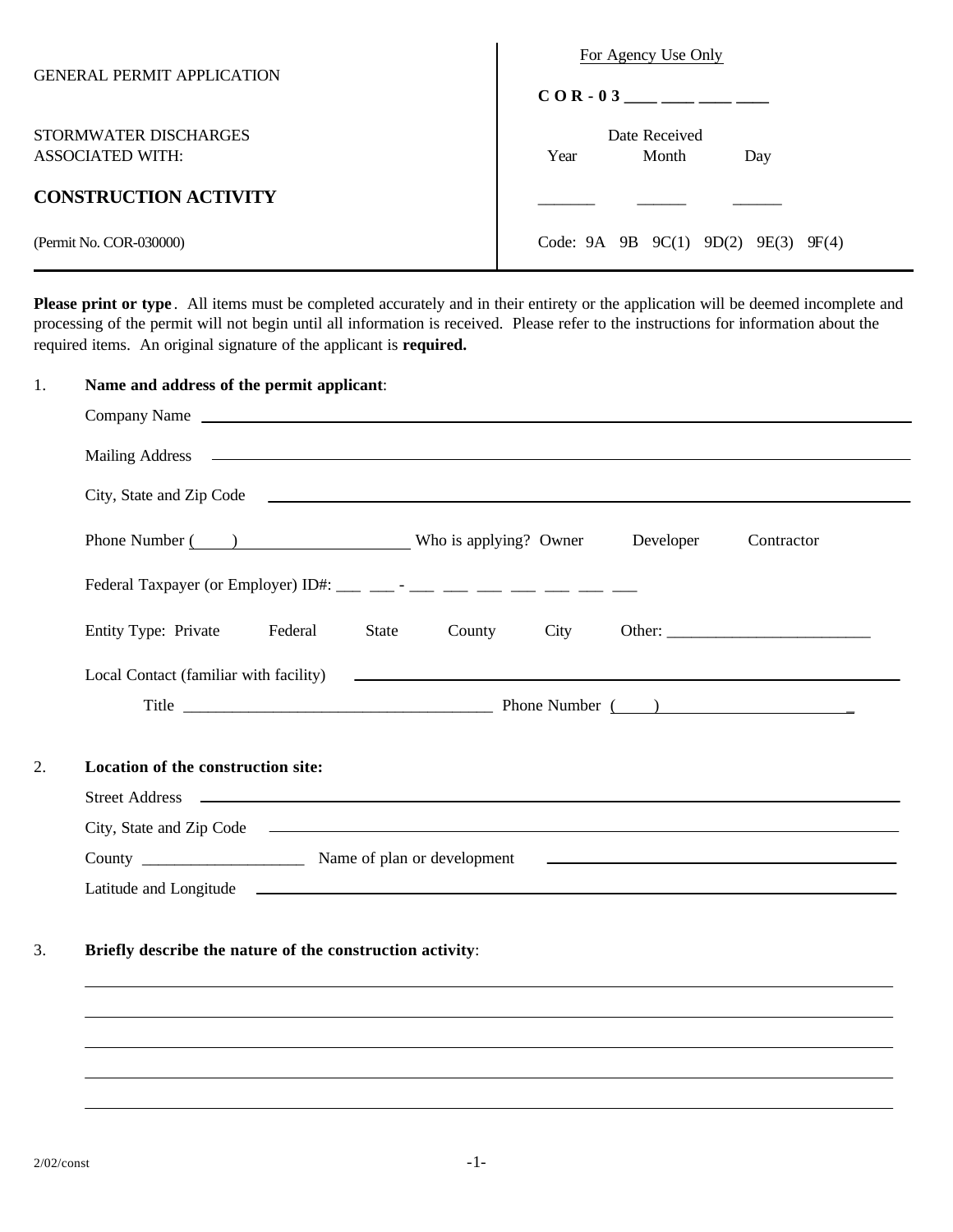### 4. **Anticipated construction schedule (SEE INSTRUCTIONS!)**:

Commencement date: \_\_\_\_\_\_\_\_\_\_\_\_\_\_\_\_\_\_\_\_\_\_ Completion date: \_\_\_\_\_\_\_\_\_\_\_\_\_\_\_\_\_\_\_\_\_\_

### 5. **Area of the construction site**:

Total area of project site (acres)

Area of project site to undergo disturbance (acres)

If project site is part of a Larger Common Plan of Development or Sale, total area of common plan to undergo disturbance (see Instructions)

6. **The name of the receiving stream(s).** (If discharge is to a ditch or storm sewer, also include the name of the ultimate receiving water):

### 7. **Stormwater Management Plan Certification**:

"I certify under penalty of law that a complete Stormwater Management Plan, as described in Appendix A of this application, has been prepared for my facility. Based on my inquiry of the person or persons who manage the system, or those persons directly responsible for gathering the information, the Stormwater Management Plan is, to the best of my knowledge and belief, true, accurate, and complete. I am aware that there are significant penalties for falsely certifying the completion of said SWMP, including the possibility of fine and imprisonment for knowing violations."

Signature of Applicant Date Signed Date Signed Date Signed

Name (printed) Title

## 8. **Signature of Applicant (legally responsible person)**

"I certify under penalty of law that I have personally examined and am familiar with the information submitted in this application and all attachments and that, based on my inquiry of those individuals immediately responsible for obtaining the information, I believe that the information is true, accurate and complete. I am aware that there are significant penalties for submitting false information, including the possibility of fine or imprisonment."

Signature of Applicant Date Signed Date Signed Date Signed

Name (printed) Title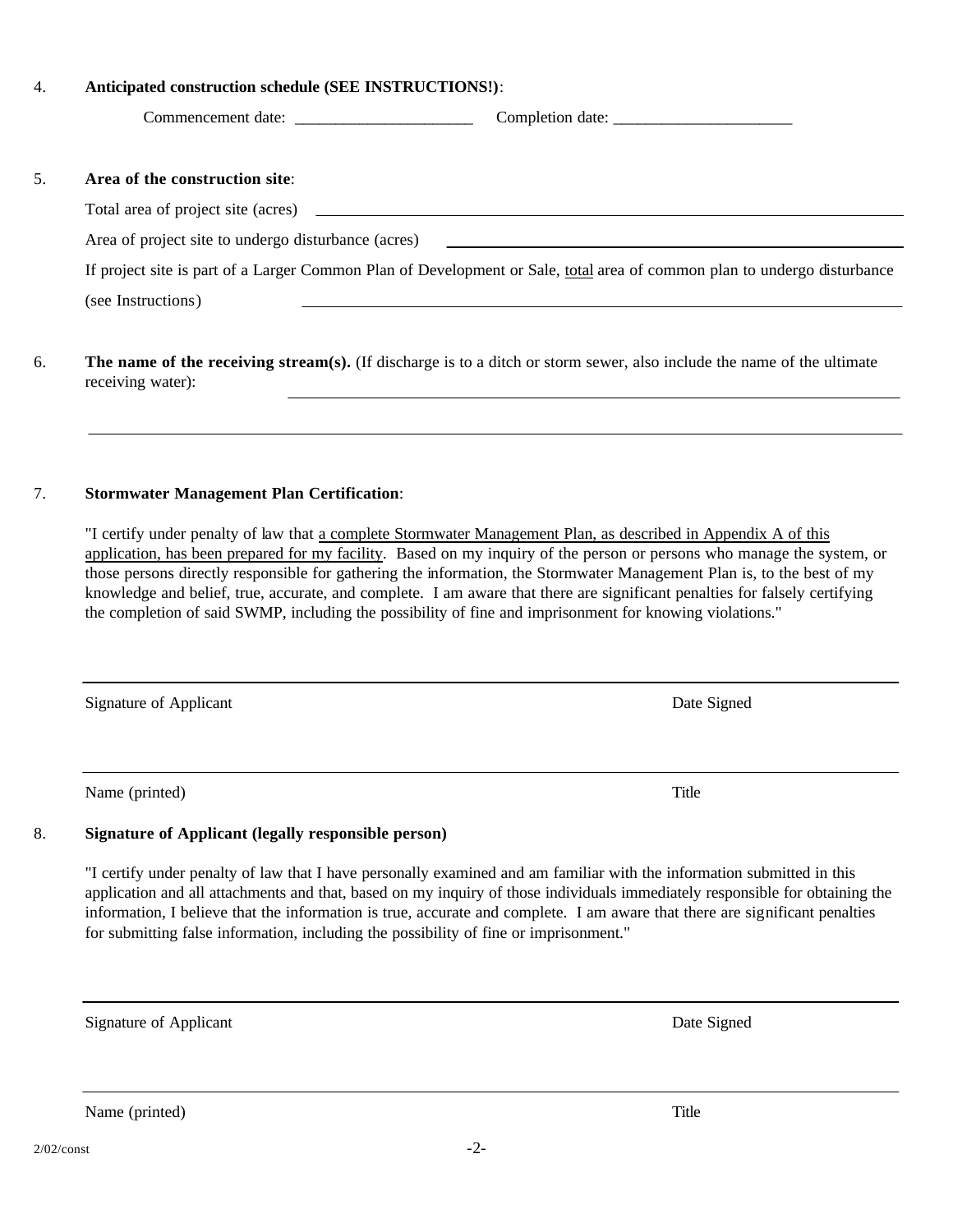## **APPENDIX A CONTENTS OF THE STORMWATER MANAGEMENT PLAN (SWMP)**

The SWMP shall be prepared in accordance with good engineering, hydrologic and pollution control practices. (The SWMP need not be prepared by a registered engineer.) The main objective of the plan is to identify Best Management Practices (BMPs) which when implemented will meet the terms and conditions of the general permit. **Note:** The Division has a guidance document available on construction SWMP preparation (go to http://www.cdphe.state.co.us/wq/PermitsUnit/wqcdpmt.html or call (303) 692-3517).

The plan shall identify potential sources of pollution (including sediment) which may reasonably be expected to affect the quality of stormwater discharges associated with construction activity from the facility. In addition, the plan shall describe and ensure the implementation of BMPs which will be used to reduce the pollutants in stormwater discharges associated with construction activity. **The BMPs must be implemented before construction/grading begins.** Construction operations must implement the provisions of the SWMP required under this part as a condition of this permit.

The SWMP shall include the following items, at a minimum:

## 1. **Site Description**

Each plan shall provide a description of the following:

- a) A description of the construction activity.
- b) The proposed sequence for major activities.
- c) Estimates of the total area of the site, and the area of the site that is expected to undergo clearing, excavation or grading.
- d) An estimate of the runoff coefficient of the site before and after construction activities are completed and any existing data describing the soil, soil erosion potential or the quality of any discharge from the site.
- e) A description of the existing vegetation at the site and an estimate of the percent vegetative ground cover.
- f) The location and description of any other potential pollution sources, such as vehicle fueling, storage of fertilizers or chemicals, etc.
- g) The location and description of any anticipated non-stormwater components of the discharge, such as springs and landscape irrigation return flow.
- h) The name of the receiving water(s) and the size, type and location of any outfall or, if the discharge is to a municipal separate storm sewer, the name of that system, the location of the storm sewer discharge, and the ultimate receiving water(s).

## 2. **Site Map**

Each plan shall provide a generalized site map or maps which indicate:

- construction site boundaries
- all areas of soil disturbance
- areas of cut and fill
- areas used for storage of building materials, soils or wastes
- location of any dedicated asphalt or concrete batch plants
- location of major erosion control facilities or structures
- springs, streams, wetlands and other surface waters
- boundaries of 100-year flood plains, if determined

#### 3. **BMPs for Stormwater Pollution Prevention**

The plan shall include a narrative description of appropriate controls and measures that will be implemented before and during construction activities at the facility.